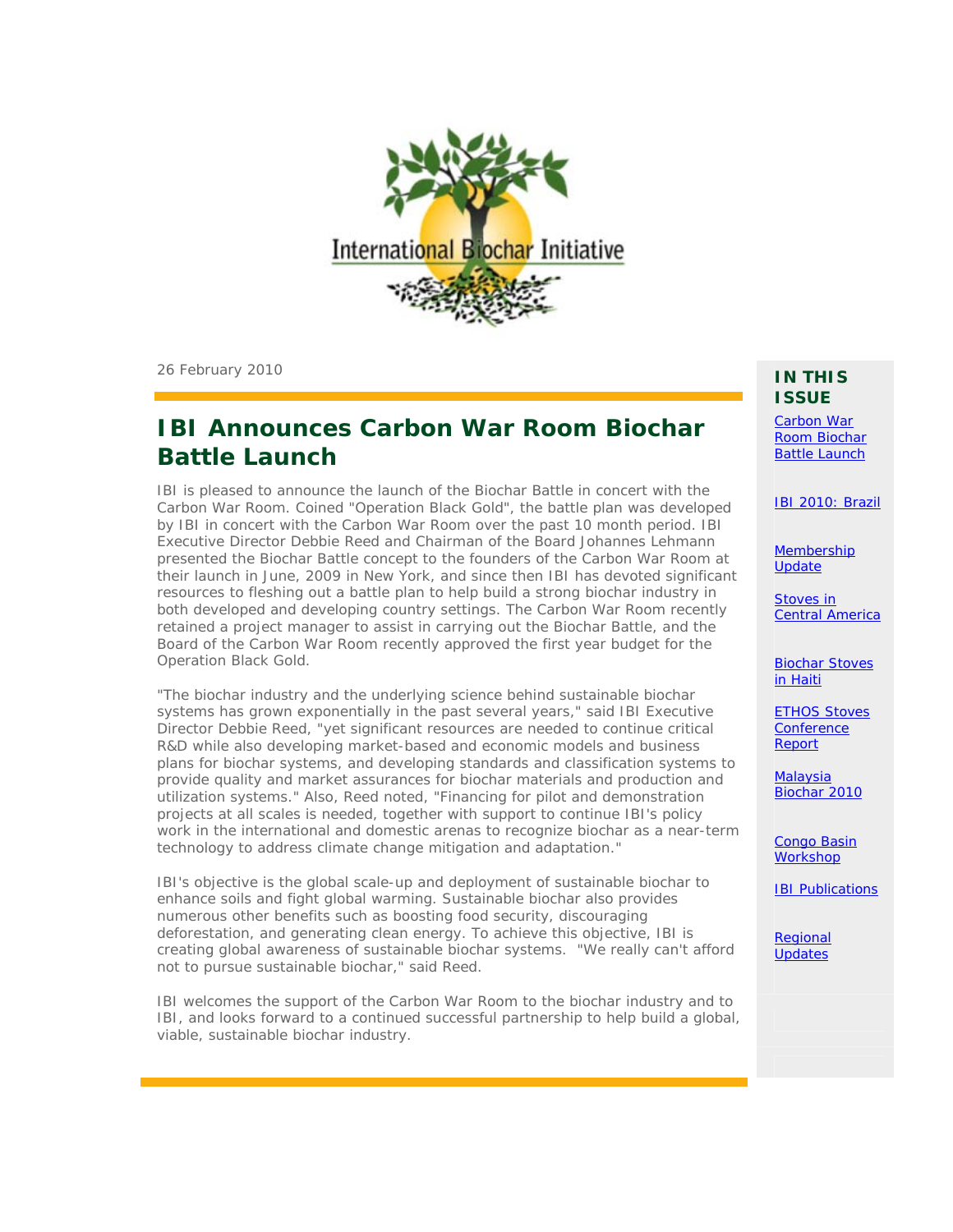## **Themes announced for 3rd International Biochar Conference, IBI 2010, Rio de Janeiro Brazil**

The Brazil 2010 conference science committee recently announced the 10 themes and topics for the September 12 - 16 2010 conference. IBI will be posting a formal announcement of a call for abstracts in the next week and invites scientists, engineers, policy analysts, policy



makers, users, producers, investors, and students to submit abstracts for consideration for oral presentations and poster sessions. The deadline for receipt of abstracts is April 9, 2010.

#### **Conference Themes and Topics:**

1. Biochar production and new products. Biomass sources, residues and coproducts recycling. Management of emissions, wastes, and byproducts from biochar production.

2. Integrated biochar systems. Design and evaluation of small and large scale systems.

3. Characterization of fresh and aged biochars. Physico-chemical characterizsation of structural recalcitrance and functionalities. IBI's biochar characterization effort.

4. Biochar quantification in the environment.

5. Biochar amendments to soils. Agronomic evaluations and effects on soil carbon dynamics.

6. Terra Preta de Índios: state of the art.

- 7. Climate change mitigation value and potential.
- 8. Sustainability, certification and legislation.

9. Commercializing biochar and large scale dissemination - economic, commercial, and industrial issues.

10. Emissions trading and climate change policy.

A full conference website with registration options as well as an agenda, information on travel and lodging, and the field trip will be available online soon.

## **Thanks to New Members, IBI Charter Membership Drive a Success!**

In mid-December 2009, IBI launched an individual membership campaign recruiting charter members to help us build the foundations of the biochar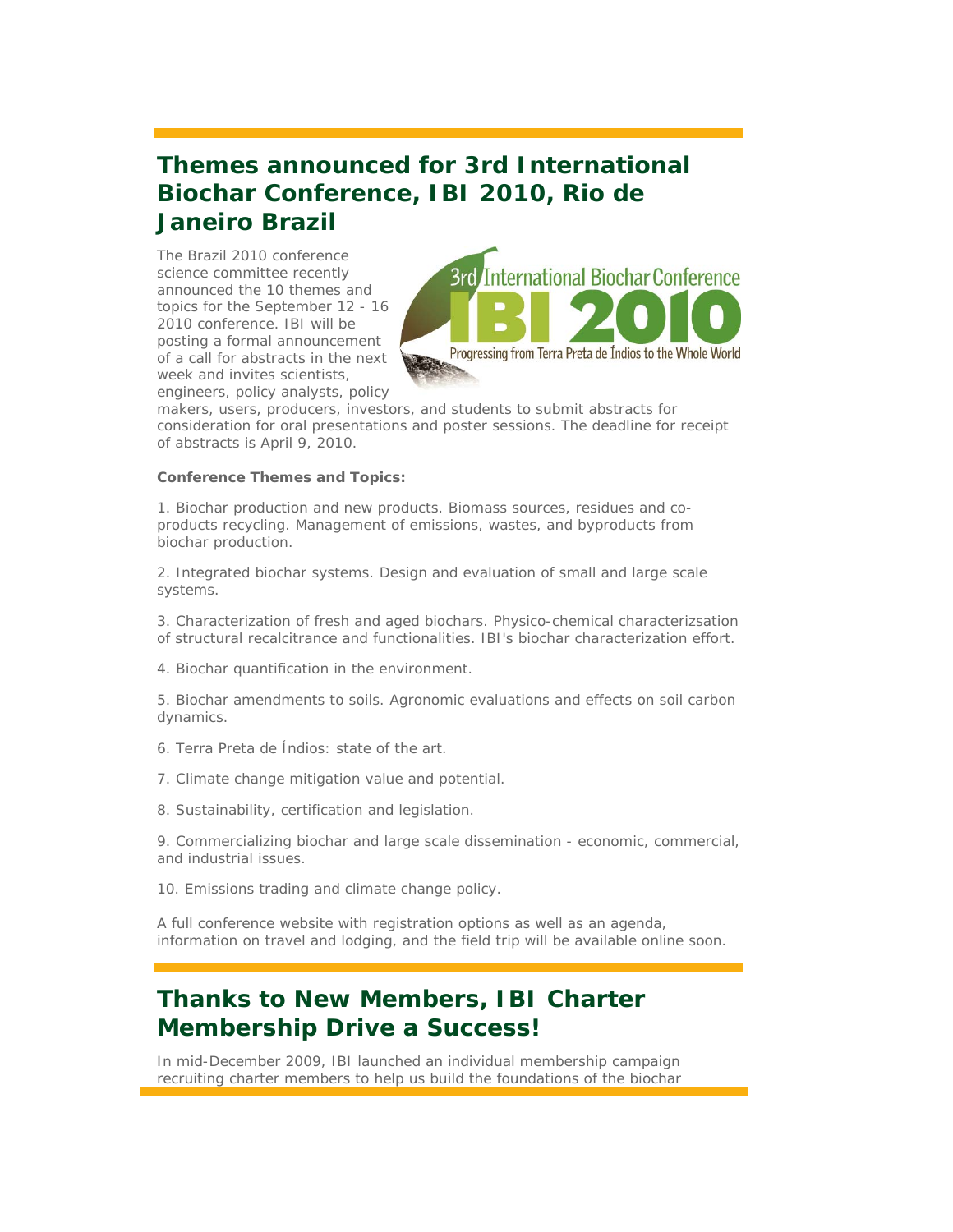industry. The 6-week membership campaign brought in 280 new memberships, exceeding our expectations. IBI board and staff would like to say Thank You to all who joined. This is a great start to our membership program. If you have not yet joined IBI, we invite you to do so. Click on this link to go to the IBI membership signup page.

## **Practitioner Profile: Biochar Stoves in Central America**

Good coffee and great biochar are a match made in heaven. Especially since one product of that match is a cleaner cook stove for migrant coffee pickers who often have only open fires for cooking.

The match started in Seattle, a global center of coffee consumption and home of the Seattle Biochar Working Group. SeaChar (as it is known) is barely one year old, but this biochar regional group has a huge stack of accomplishments already. Last summer, SeaChar brought in



TLUD (Top-Lit UpDraft) gasifier stove expert Paul Anderson to give a stove making workshop. That inspired SeaChar member Scott Eaton to pack his tin snips and head down to Nicaragua to start building stoves for people who were still cooking over smoky open fires.

SeaChar co-founder and metal sculptor Art Donnelly was also bitten by the TLUD bug. He began making elegant TLUD stoves with artistic scrolls and whimsical touches like an air controller made from an Altoids mint can. Showing off his stoves at a Seattle garden fair, Art met Arturo Segura, owner of Sol Colibri, a sustainable, shade grown, organic coffee farm in the Santos region of Costa Rica. Segura is also a direct trade sales rep for La Alianza, an alliance of organic producers of coffee, cocoa, and bananas. Arturo Segura was interested in making biochar on his coffee plantation and he also wanted to help the migrant coffee pickers from Panama and Nicaragua who live with very little resources in difficult conditions during the picking season. Poor indoor air quality associated with cooking on an open fire is a major cause of respiratory disease.

In January, Art traveled to Arturo's farm in Santa Maria de Dota, Costa Rica. What followed was an intense two weeks of interviews with pickers, demonstrations for farmers, and scrounging the countryside to see what stove making materials were available locally. The result was another elegant Art Donnelly design - the Estufa Finca (farm stove).

To read the remainder of this story, please see: http://www.biochar-international.org/profiles/centralamerica/stoves.

*Photo: The Estufa Finca cooks dinner. Courtesy of Art Donnelly.* 

### **Updates on Biochar Work in Haiti**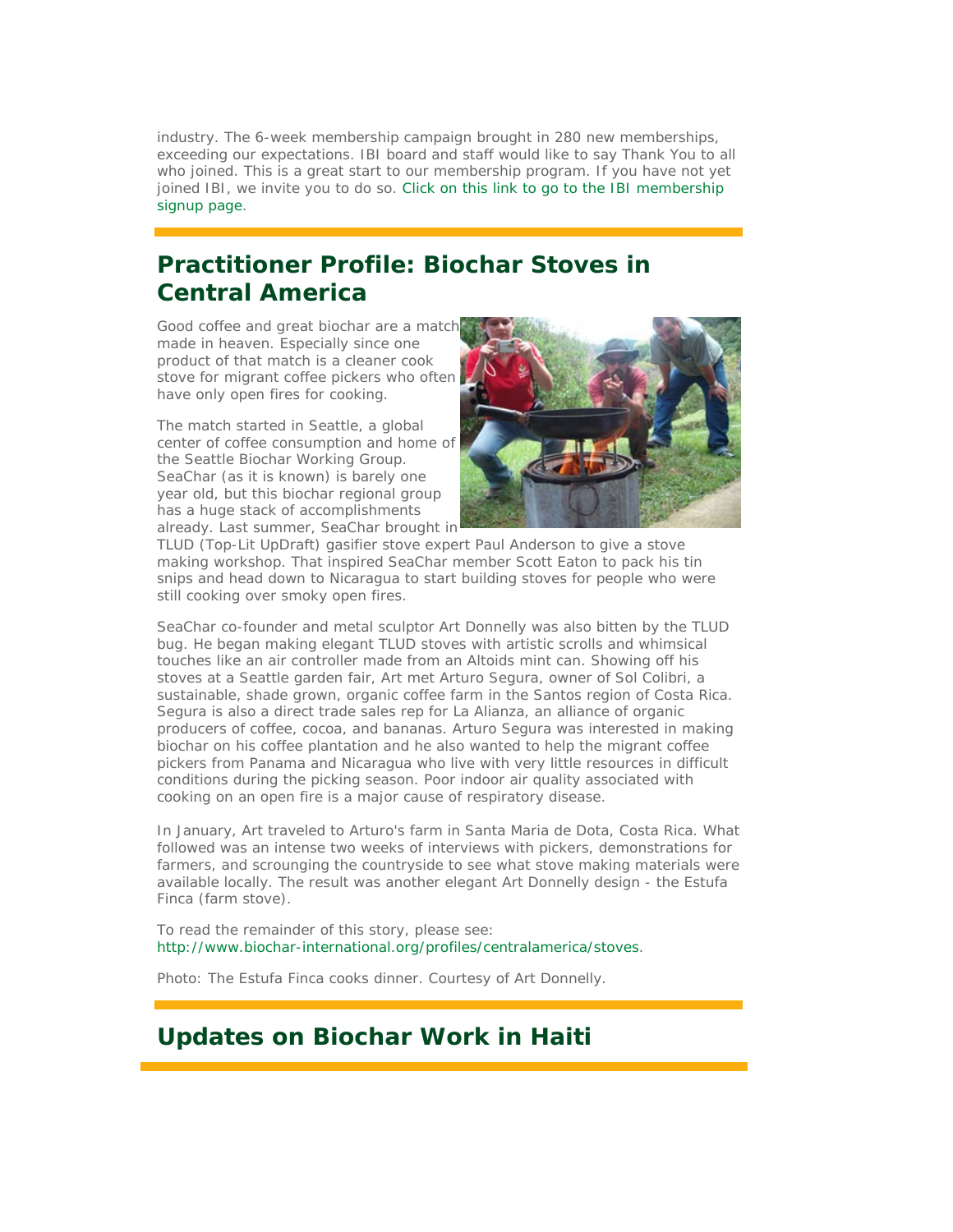

You may have heard stories about deliveries of rice and other food commodities in Haiti that are unusable because people do not have stoves or fuel to cook with. Nathaniel Mulcahy, CEO of WorldStove LLC, has set up a workshop in Haiti and is making clean, fuel flexible, pyrolytic cook stoves that also happen to make biochar - potentially a boon for Haiti's eroded hills and fields. Information about Mulcahy's progress is hard to come by, as he has virtually no email access. Nathaniel tries to keep up communication via mobile phone and twitter messages at http://twitter.com/worldstove. You can also find updates and pictures of his work at the WorldStove Facebook page.

If you would like to help the WorldStove effort, you can make a donation that will go directly to Nathaniel's work through the International Lifeline Fund.

And here is some news from the Biochar Haiti subgroup of the Biochar Offsets Group on LinkedIn by Victoria Kamsler, Chair, Biochar Offsets Group:

"As you may have heard, just two days after the earthquake struck, Nathaniel Mulcahy of WorldStove was on the ground and hard at work making and distributing stoves in Haiti. Dave Sleuwaegen of Meldynique Solar was already there; they had projects in Haiti and the Dominican Republic well underway when the quake struck, and their team has been in meetings with President Clinton and the Haitian Minister of the Interior. Another member, expat Vickens Moscova, has organized a fundraising dinner cruise out of New York on February 27. The cruise will benefit Dave's Biofuel and Food project for Haiti.

"Recently, a remarkable thing happened in our Biochar Haiti subgroup. Nathaniel has been down in Haiti with member Vijay Jahangir, Director at International Lifeline Fund trying every way possible to get the large donation of stoves (in Minnesota) and wood pellets (on the panhandle in Florida) down to Haiti where they are waiting for them. Member Hoi Trinh of ILF has been working the phones in DC to get this moving, but like everything else on the way to Haiti, the stoves were stuck. Finally, Vickens Moscova hooked us up with a contact at International Relief and Development who offered to ship everything to Haiti for us. By the time you read this, the stoves may be on their way.

*Photo: WorldStove institutional cook stove in Haiti. Courtesy of Nathaniel Mulcahy.*

### **ETHOS Stoves Conference Report**

*by Kelpie Wilson, IBI Communications Editor*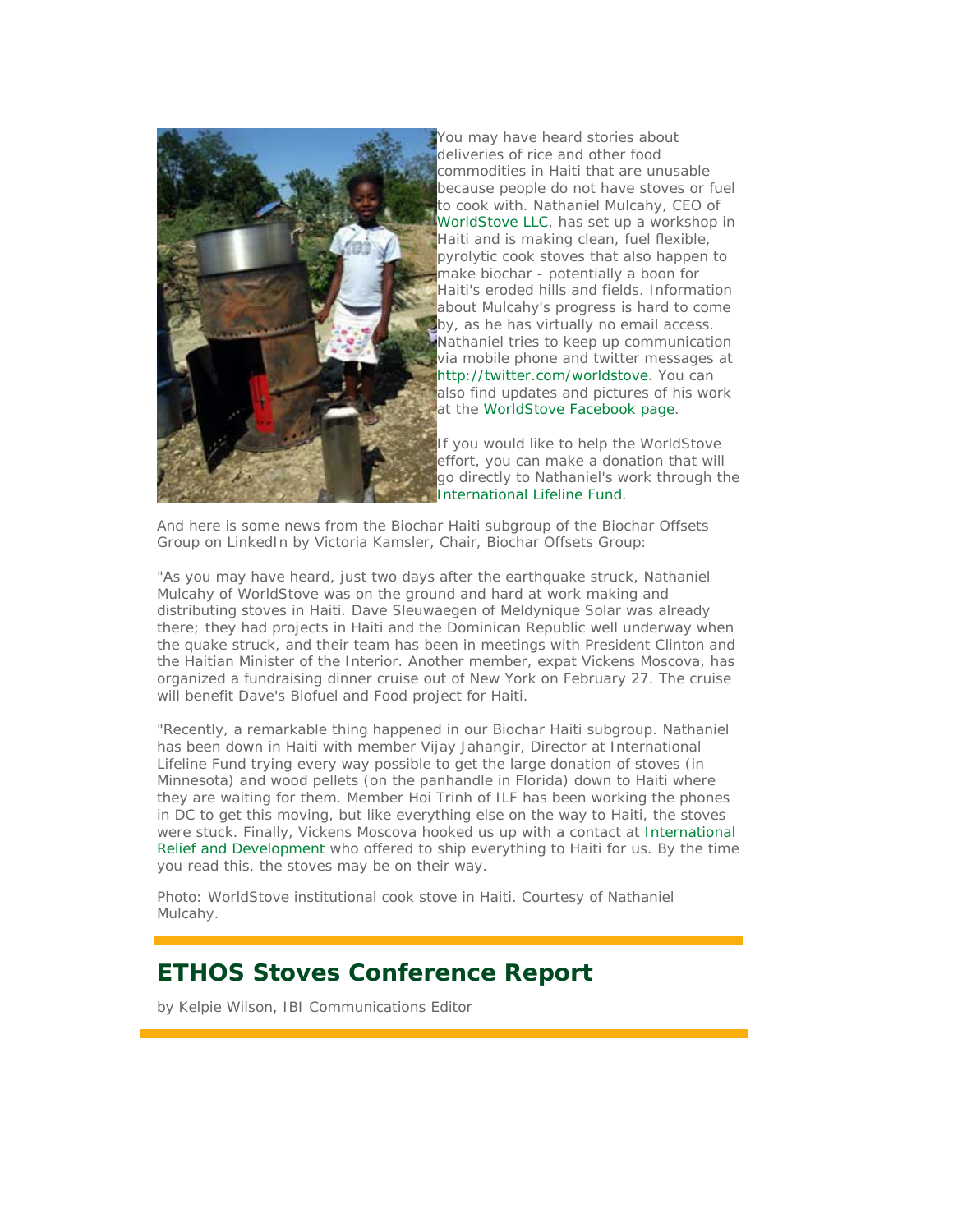You may have read about the "stovers" in the New Yorker last December in Burkhard Bilger's article, "Hearth Surgery". This dedicated group, intent on providing clean cook stoves to the world, met at their annual conference January 29 - 30 in Kirkland, Washington. The conference is organized by the ETHOS group and Dr. Mark Bryden at Iowa State University. This was my second year in attendance and the stovers are slightly less quirky but even more wonderful than Bilger's portrayal of them.

It has been a very successful year for the stove community. Two companies, Envirofit and StoveTec, are now manufacturing and distributing hundreds of thousands of the cleanburning rocket stoves. Mass production of a desirable and affordable stove for developing countries is a major milestone. However, the mood at the conference was not of self



congratulation but of deeper probing into the problem of access to clean stoves. After all, the need for stoves is huge; 2 billion people are still cooking over open wood fires. Even a million stoves is just a drop in the bucket.

There was much discussion of the history of stove projects: how they have largely failed to meet objectives and how the objectives have multiplied over time as new requirements are added to the original goal of reducing fuel wood use. Stoves are now required (at a minimum) to slow deforestation, provide cleaner indoor air, and reduce greenhouse gases. New objectives for cook stoves include generating electricity with Thermo Electric Generators (TEGs are like a solar photovoltaic chip that runs on heat) and producing biochar for use in soil. To read the remainder of the story, please see:

http://www.biochar-international.org/ethos/2010.

*Photo: Dr. Paul Anderson at tin can TLUD alley. Courtesy of Kelpie Wilson.*

### **Malaysia Biochar 2010: 1 Day Workshop March 25th**

Following up on the success of the "Biochar Malaysia Workshop 2009", coupled with the steadily growing interest in this emerging field, the University of Kuala Lumpur (UniKL) is pleased to announce another opportunity to share knowledge and network. UniKL MICET is organizing a 1-day biochar workshop on the 25th of March and cordially invites everyone to attend.

The 1 day workshop will cover many aspects of biochar, including production, characterization, and application. The event will feature speakers Dr R.T. Bachmann of the University of KL, Dr Gerard Cornelissen of the Norwegian Geotechnical Institute (NGI) and the Swedish Institute of Applied Environmental Research (ITM), Dr Sarah E. Hale, a postdoctoral researcher at NGI (Norway),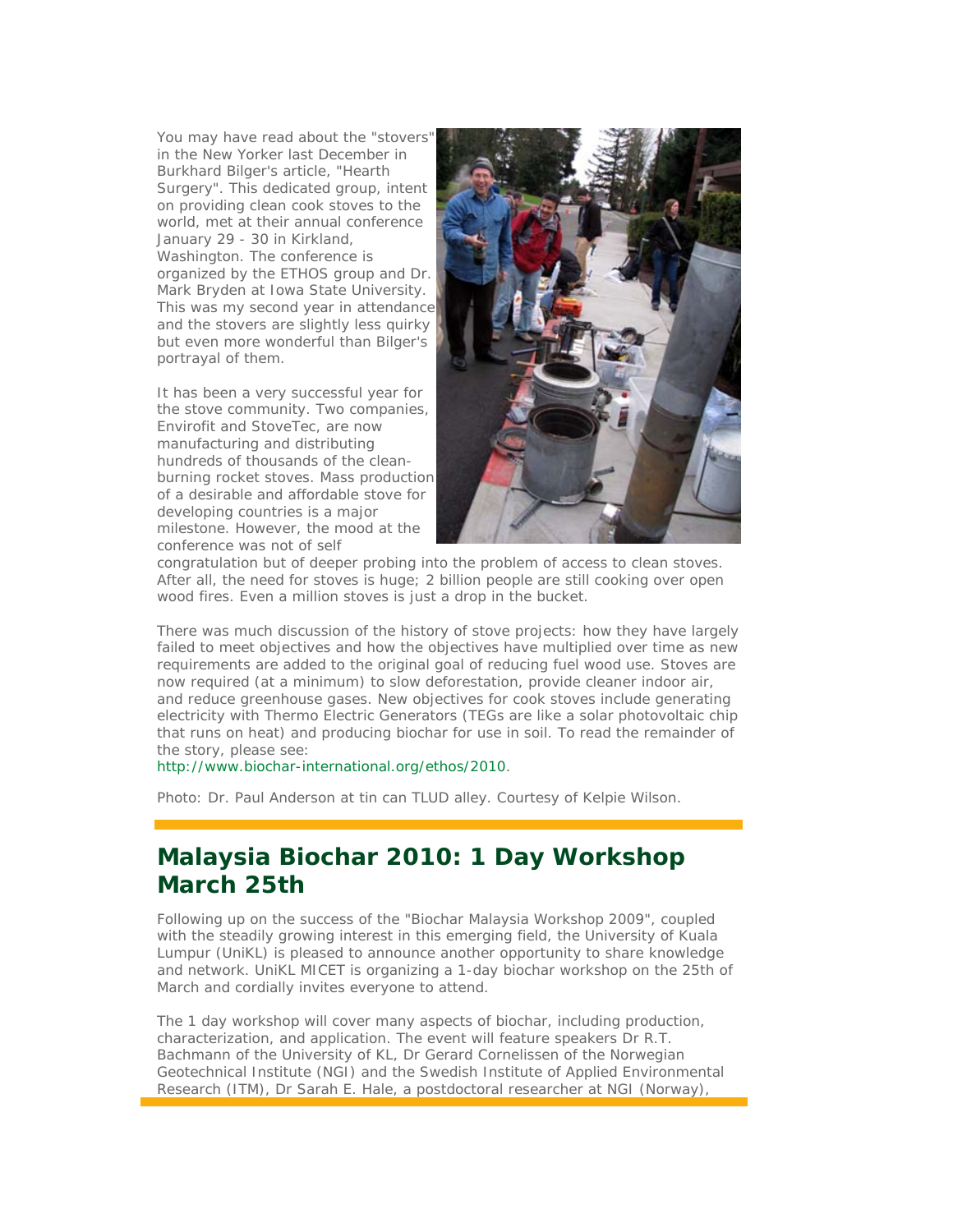and Trevor Richards an environmental services consultant and contractor based in Malaysia. For more information, an agenda, and to register, please see: http://www.biochar-international.org/malaysia/2010.

# **Congo Basin Biosphere Bio-Carbon Forum April 2010**

Pro-Natura, an NGO that has worked extensively in Africa with biochar projects, is partnering with UNESCO's Man and the Biosphere Programme (MAB) to organize a Congo Basin Biosphere Bio-Carbon Forum in Brazzaville, Republic of Congo April 21 - 22, 2010. The forum will bring together regional stakeholders to discuss concrete steps toward strengthening the biosphere reserve network in Central Africa and using Congo Basin biosphere reserves as pilot sites to combat deforestation, protect biodiversity, and promote sustainable development through bio-carbon modalities. It will also include a training session for partners in biocarbon opportunities, project design, and management.

The MAB Programme's Africa Bio-Carbon (ABC) Initiative seeks to develop strategies and models for bio-carbon sequestration projects in biosphere reserves in Africa through modalities such as REDD+, afforestation/reforestation, biochar, and alternative energies. For more information on the program, please see: http://www.biochar-international.org/congo/2010.

IBI featured Pro-Natura's work with green charcoal in Senegal in March 2009. For more information, see: http://www.biochar-international.org/Pronatura.

#### **IBI Website Highlight: IBI Publications**

Do you ever find the need for some short biochar handouts? Some longer research summaries on a specific topic such as biochar's impact on soil carbon losses or soil moisture? Or information papers such as the carbon offset potential of biochar? Look no further than the IBI Publications page on the website. You are welcome to download and print materials as needed for use in conferences or meetings, as information when talking with elected officials, or for use as teaching materials. IBI is continually adding to these materials, so check back for new items.

http://www.biochar-international.org/publications/IBI.

#### **Regional Biochar Group Updates**

To see more information on regional groups, please see IBI's website at: http://www.biochar-international.org/network/communities. This month includes updates from the North East Biochar Association (US), Biochar Hawaii (US), and The Seattle Biochar Working Group (SeaChar) (US).

#### **Northeast Biochar Association (United States)**

The Northeast Biochar Association, the new group conceived at the Northeast Biochar Symposium at Amherst Massachusetts last November, has announced that it is formally organized and incorporated, and is seeking members. The 13 founding Board members represent most of the New England States, New York, and Pennsylvania. NEBA has adopted as its mission "To advance the ethical use and creation of biochar".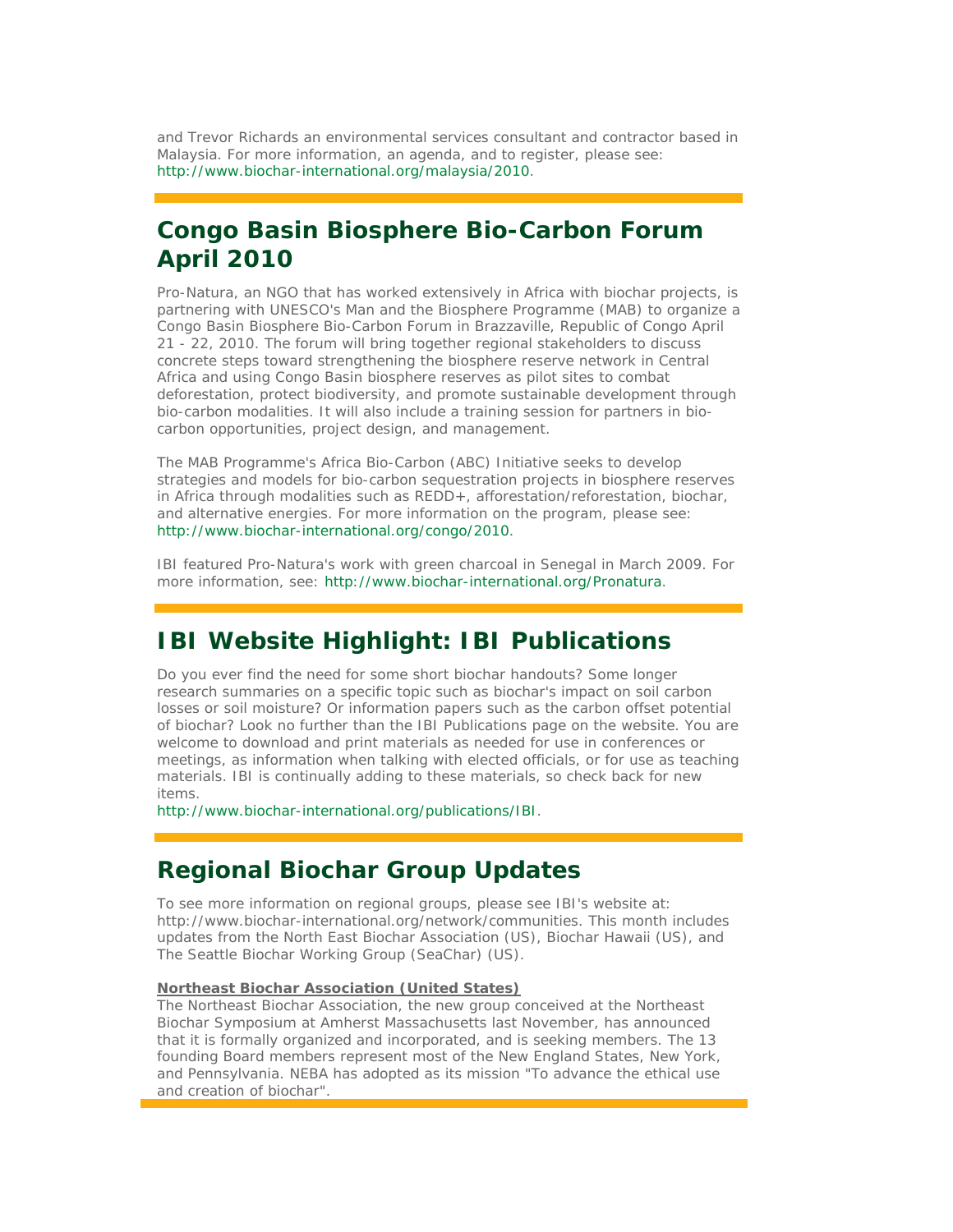In pursuit of this mission, NEBA President and Board Chair Peter Hirst has announced three new initiatives. First, NEBA is sponsoring the Northeast Research and Development Initiative, led by Dr. Hugh McLaughlin, a group of biochar researchers and innovators who also joined forces at Amherst to develop biochar technology, applications and standards. Second, NEBA's first public appearance will be at the Ecological Landscaping Association Conference on February 25 at the MassMutual center in Springfield Mass. This Conference will feature a number of biochar exhibits, including an IBI booth and a display of the newest Mobile Adam Retort.

The Association's third planned activity will be a three-day presentation, training and demonstration program at SolarFest in Tinmouth Vermont, July 16, 17, and 18. At SolarFest, NEBA will sponsor an information and sales booth, several tent presentations, and a continuous series of demonstrations and hands-on workshops, including pyrotechnics, at the outdoor Biochar Theater set up especially for the purpose. For more information, please see: http://www.biocharinternational.org/regional/northeast.

#### **Biochar Hawaii (United States)**

A research grant was awarded to a group in Hawaii in September 2009 to study the effects of biochar on local agriculture. The funding was provided by Big Island Resource Conservation and Development (BIRC&D) a local non-profit funded by the USDA with the help of Senator Daniel Inouye. The grant titled: "Charcoal amended compost: plant growth responses in local agricultural systems" was awarded to Josiah Hunt and has helped fund the production of 20 cubic yards of finished compost containing



approximately 30% charcoal (biochar) which is now being delivered to participating agricultural businesses. A more detailed write up on this project will come in June including physical, chemical, and biological aspects of compost and plant growth responses from more than ten agricultural systems.

Biochar used in the grant project was produced by Josiah Hunt. Dry lumber scraps were used as feedstock and combusted in a well managed fire. In the absence of more sustainable production options, this crude method has served well in producing relatively large quantities of biochar to conduct research and supply local demand. However, the project has procured plans and materials to build an enclosed unit to achieve a cleaner more controlled combustion, which should improve the efficiency of biochar production and reduce emissions involved. Analysis of the biochar by Hugh Mclaughlin and detailed pictures of production can be seen on the Biochar-Hawaii group page at

http://groups.google.com/group/biochar-hawaii?hl=en.

#### *Photo: Biochar compost application at Loeffler farms, courtesy of Josiah Hunt*

#### **The Seattle Biochar Working Group (SeaChar, United States)**

SeaChar will be working at the South Seattle Community College Carbon Garden to welcome spring--on Saturday the 13th of March starting at 10am we will have a garden chore and stove demo day and at 1pm we will have our first meeting of 2010. As any of you who have followed our activities this winter know: SeaChar